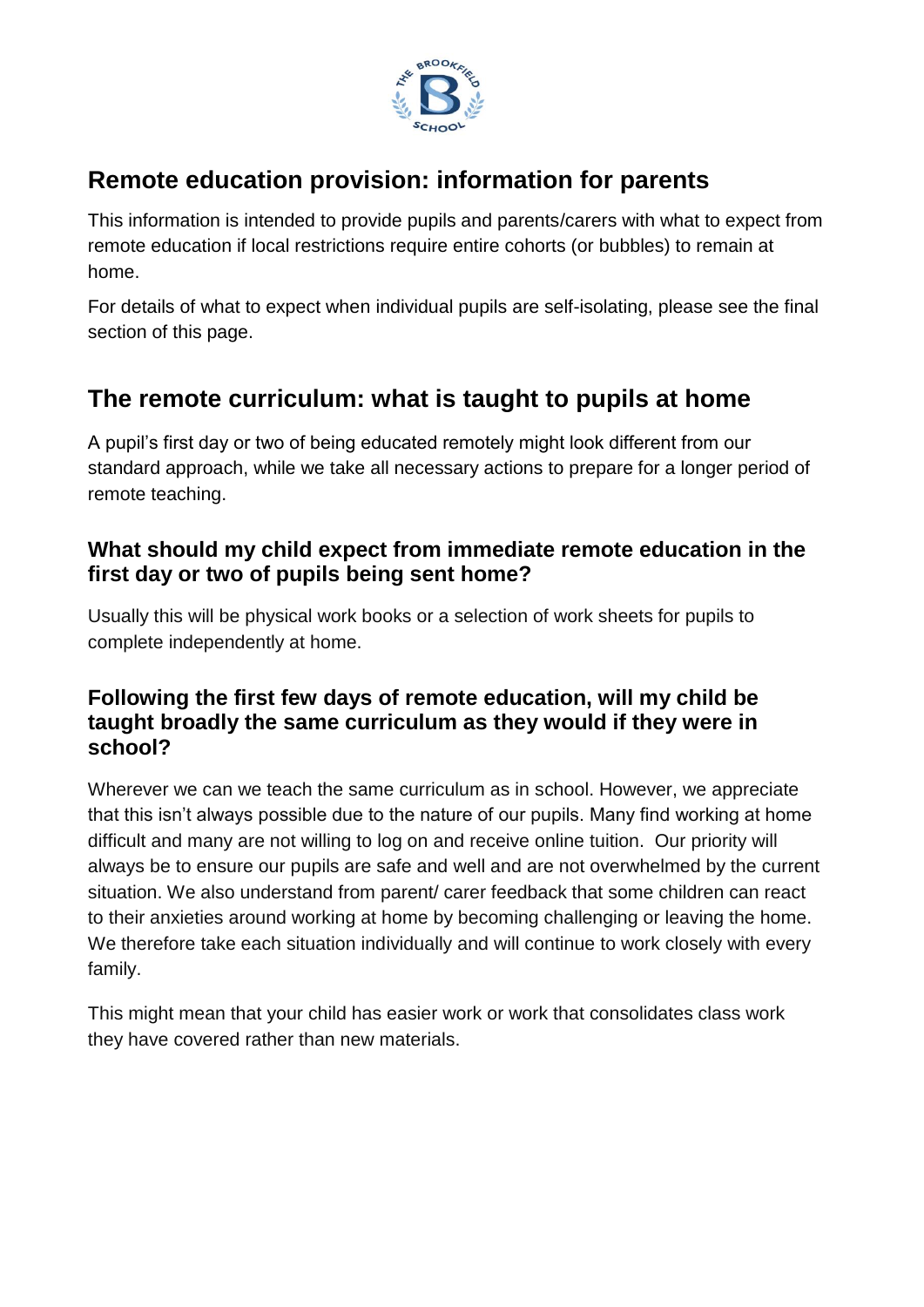# **Remote teaching and study time each day**

#### **How long can I expect work set by the school to take my child each day?**

The Government has set out the minimum requirements for children working remotely:

| Primary school-aged pupils   | 3 hours |
|------------------------------|---------|
| Secondary school-aged pupils | 4 hours |

However, it also acknowledges that children defined as vulnerable or who have special educational needs may find this difficult:

[https://www.gov.uk/government/publications/actions-for-schools-during-the-coronavirus](https://www.gov.uk/government/publications/actions-for-schools-during-the-coronavirus-outbreak/guidance-for-full-opening-schools#res)[outbreak/guidance-for-full-opening-schools#res](https://www.gov.uk/government/publications/actions-for-schools-during-the-coronavirus-outbreak/guidance-for-full-opening-schools#res)

#### Special educational needs

For pupils with SEND, their teachers are best-placed to know how the pupil's needs can be most effectively met to ensure they continue to make progress even if they are not able to be in school due to self-isolating. The requirement for schools to use their best endeavours to secure the special educational provision called for by the pupils' special educational needs remains in place.

Schools should work collaboratively with families, putting in place reasonable adjustments as necessary, so that pupils with SEND can successfully access remote education alongside their peers.

#### Vulnerable children

Where individuals who are self-isolating are within our definition of vulnerable, it is important that schools put systems in place to keep in contact with them.

When a vulnerable child is asked to self-isolate, schools should notify their social worker (if they have one). School leaders should then agree with the social worker the best way to maintain contact and offer support to the vulnerable child or young person.

Schools should also have in place procedures to check if a vulnerable child is able to access remote education support, to support them to access it (as far as possible) and to regularly check if they are doing so.

All pupils at the Brookfield School have an Education, Health and Care Plan and many have social workers. Therefore, we will ensure that, if a child is isolating, we will continue our safe and well calls each week and where possible either visit (from a safe distance)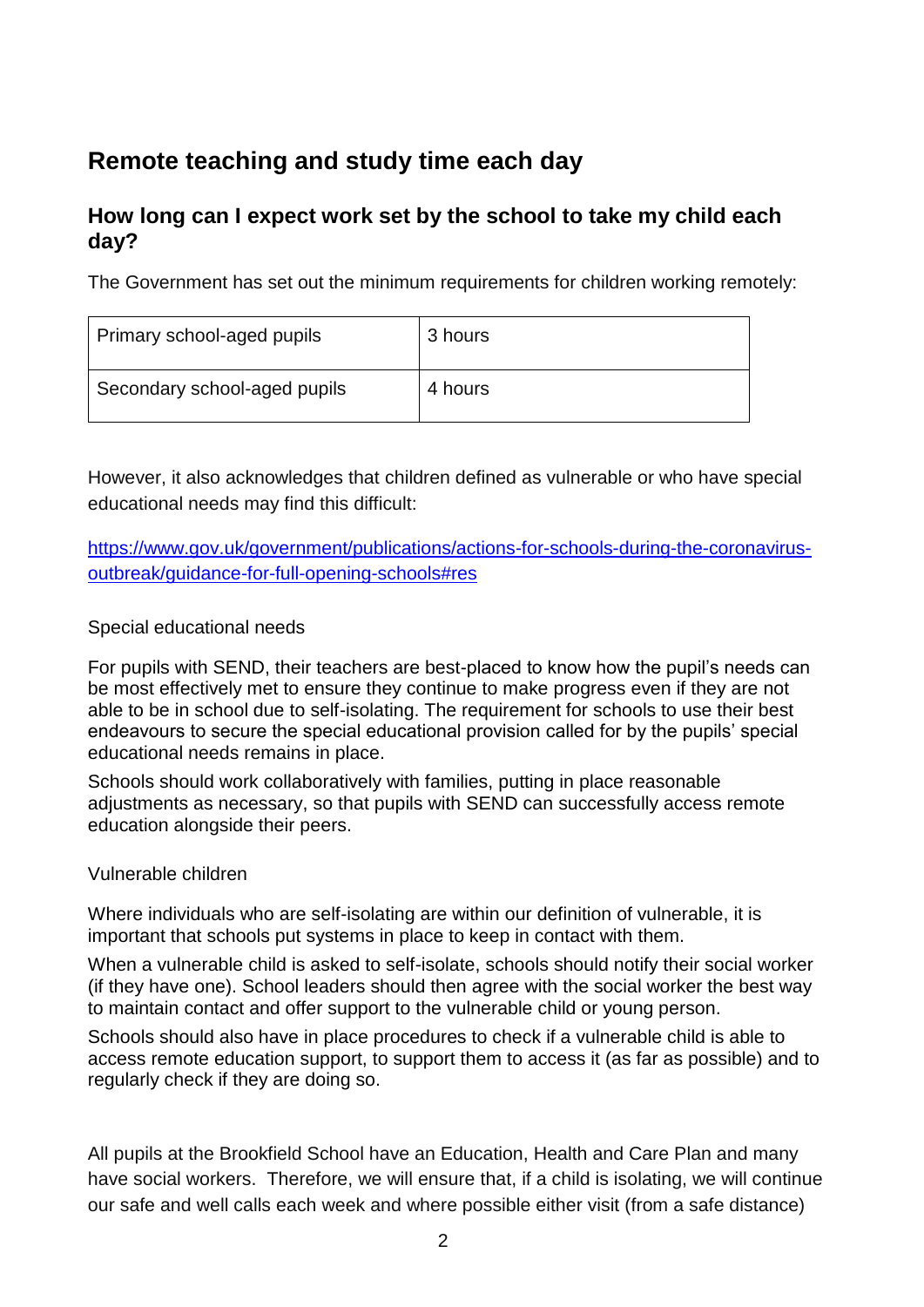or use video calling to check in. This is also an opportunity to check on parent/carers' wellbeing and to see how much work a child is accessing or if there are any issues e.g. around technology that we can help with.

# **Accessing remote education**

#### **How will my child access any online remote education you are providing?**

| Years $2 - 7$                | SeeSaw for work, discussion and face to face<br>calls                        |
|------------------------------|------------------------------------------------------------------------------|
|                              | Direct email                                                                 |
|                              | Spelling Shed and Maths Shed                                                 |
| Secondary school-aged pupils | MS Teams for video calls and discussion                                      |
|                              | School website and direct email for work and<br>with links to online lessons |
|                              | KS4 and Y9 pupils BKSB for English and Math                                  |
|                              | Spelling Shed and Maths Shed                                                 |

### **If my child does not have digital or online access at home, how will you support them to access remote education?**

We recognise that some pupils may not have suitable online access at home and that, due to the nature of Herefordshire, some areas do not have any broadband signal.

In the first instance, we look to provide laptops or other devices to support this and are happy to work with parents, where possible, to set up devices so they can access any available internet.

Where this not possible, or families and pupils do not feel confident accessing remote education, we are able to send home printed worksheets/ workbooks which we can then pick up at an agreed time from the home (using necessary precautions of an envelope, gloves worn by staff who receive work then three-day quarantine period before it is marked).

If any parent/ carer would like to access a school device or would like to talk with us about accessing a dongle for internet access, please contact the school office (Wendy Roberts) for more information.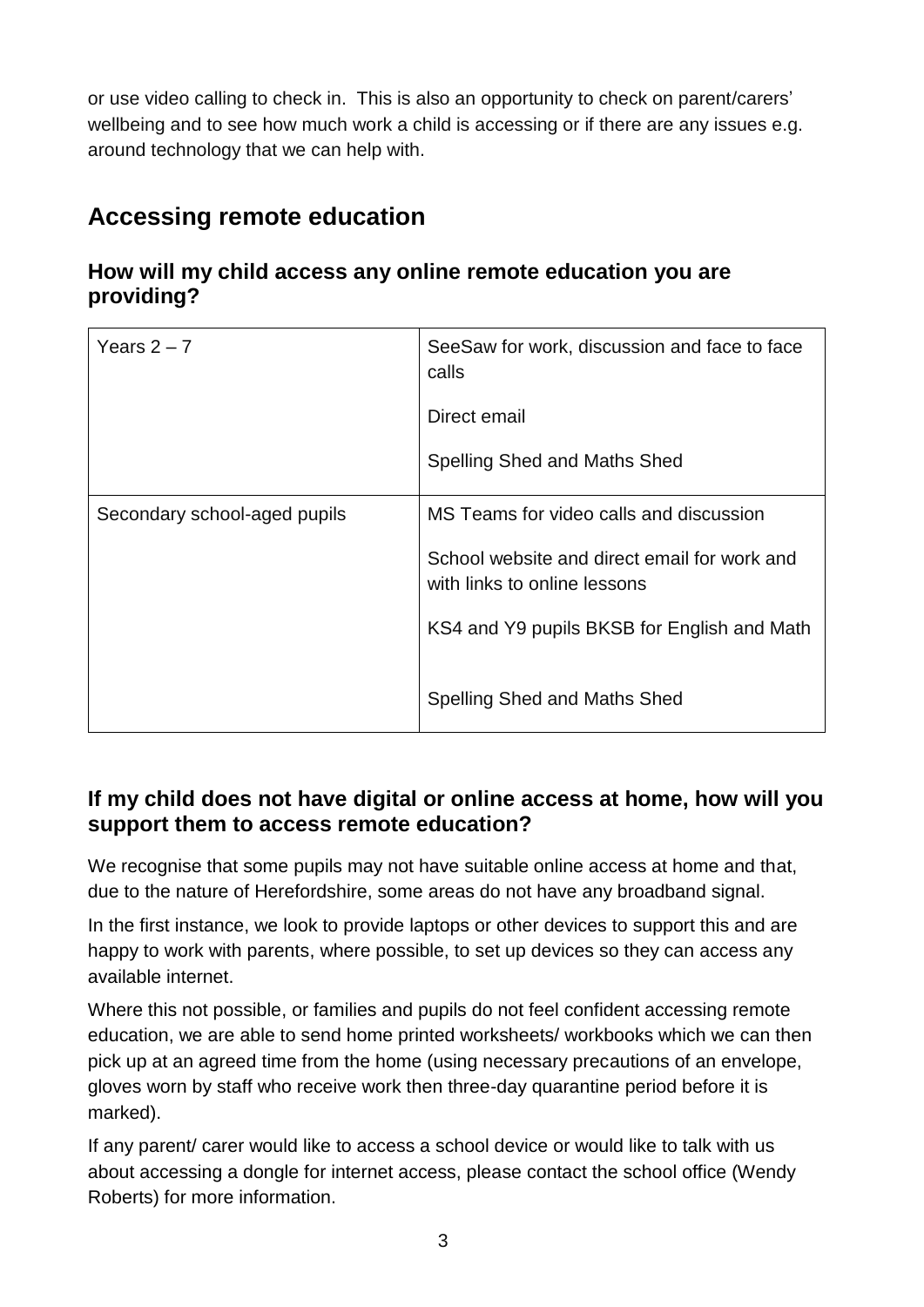### **How will my child be taught remotely?**

We use a combination of the following approaches to teach pupils remotely:

- recorded teaching (e.g. Oak National Academy lessons, video/audio recordings made by teachers)
- printed paper packs produced by teachers (e.g. workbooks, worksheets)
- textbooks and reading books pupils have at home
- commercially available websites supporting the teaching of specific subjects or areas, including video clips or sequences
- project work and/or internet research activities in some areas
- work on portfolios linked to art/ photography/ product design GCSE

### **Engagement and feedback**

#### **What are your expectations for my child's engagement and the support that we as parents and carers should provide at home?**

This will be decided on a case by case approach but in general:

A weekly call from school during which we can discuss ongoing the situation and any concerns

A weekly video call on MS Teams/ SeeSaw between pupil and form/ class teacher

For each child to complete work every day (length decided on age, phase, anxiety levels and ability) and then uploaded to Teams/ email to teacher

#### **How will you check whether my child is engaging with their work and how will I be informed if there are concerns?**

We will check engagement levels at least once a week formally through the call/ video call but daily also through work received back from pupils.

All pupils have been taught to use their school email account and MS Teams/ SeeSaw in school. However, we acknowledge that, due to the nature of specialist needs, this does not mean that pupils can always independently use these at home.

Where we are worried about engagement, a call home will be made to offer support.

#### **How will you assess my child's work and progress?**

Feedback can take many forms and may not always mean extensive written comments for individual children. For example, whole-class feedback or quizzes marked